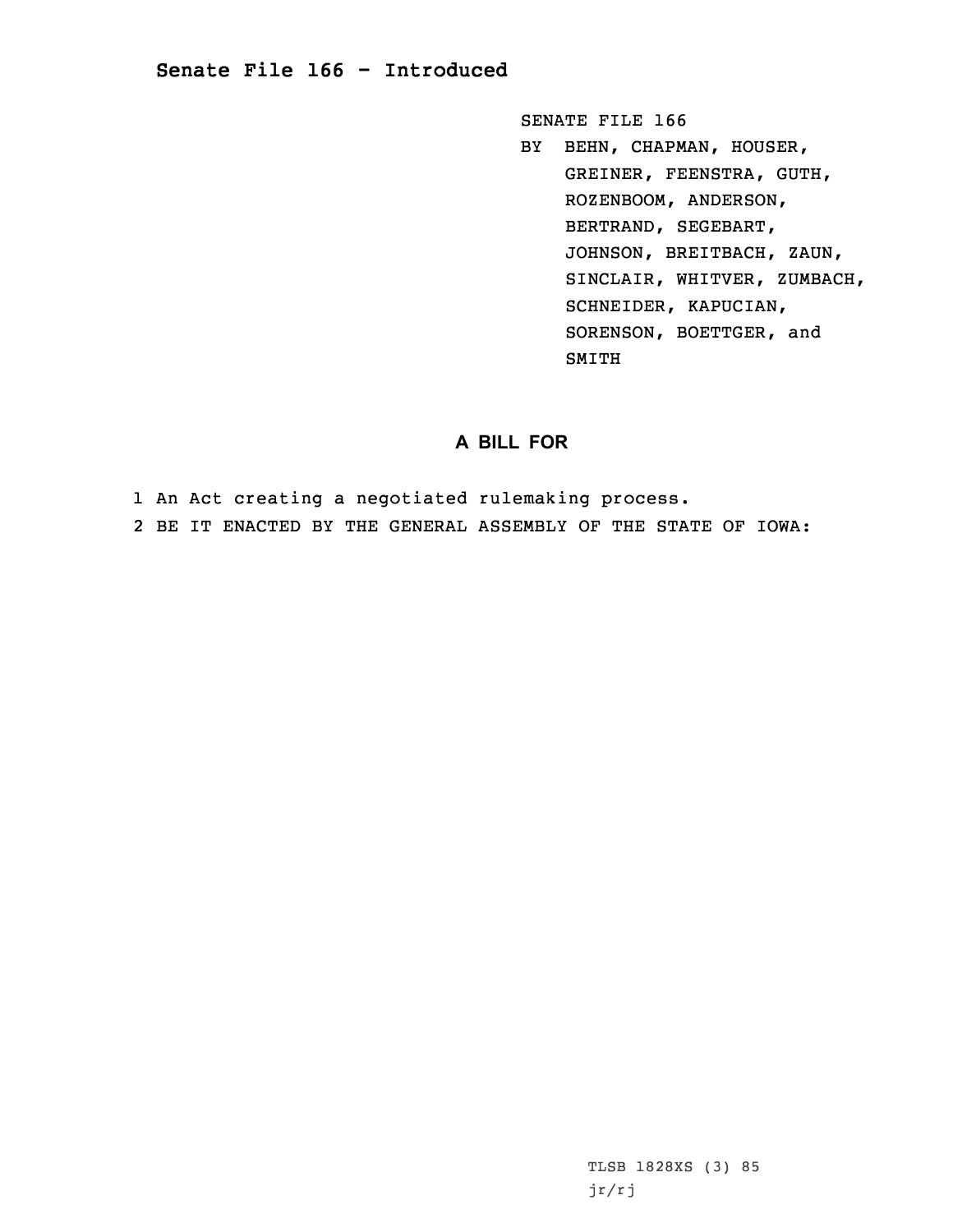1 Section 1. NEW SECTION. **17A.4B Negotiated rulemaking.** 2 1. An agency shall create <sup>a</sup> negotiated rulemaking group if required by statute. An agency may, on its own motion or upon request, create <sup>a</sup> negotiated rulemaking group if the agency determines that <sup>a</sup> negotiated rulemaking group can adequately represent the interests that will be significantly affected by <sup>a</sup> draft rule proposal and that it is feasible and appropriate in the particular rulemaking. Notice of the creation of <sup>a</sup> negotiated rulemaking group shall be published in the Iowa administrative bulletin. Upon establishing <sup>a</sup> negotiated rulemaking group, the agency shall also specify <sup>a</sup> time frame for group deliberations.

13 2. Unless otherwise provided by statute, the agency shall appoint <sup>a</sup> sufficient number of members to the group so that <sup>a</sup> fair cross section of interests and opinions regarding the draft rule proposal is represented. One person shall be appointed to represent the agency. The group shall select its own chairperson and adopt its rules of procedure. All meetings of the group shall be open to the public. <sup>A</sup> majority of the membership constitutes <sup>a</sup> quorum. Members shall not receive any per diem payment but shall be reimbursed for all necessary expenses. Any vacancy shall be filled in the same manner as the initial appointment.

24 3. Prior to the publication of <sup>a</sup> notice of intended action, 25 the group shall consider the terms or substance of the rule 26 proposed by the agency and shall attempt to reach <sup>a</sup> consensus 27 on the advisability of adopting the draft rule proposal.

 4. If <sup>a</sup> group reaches <sup>a</sup> consensus on <sup>a</sup> draft rule proposal, the group shall transmit to the agency <sup>a</sup> report containing the consensus on the draft rule proposal. If the group does not reach <sup>a</sup> consensus on <sup>a</sup> draft rule proposal within the specified time frame, the group shall transmit to the agency <sup>a</sup> report stating that inability to reach <sup>a</sup> consensus and specifying any areas in which the group reached <sup>a</sup> consensus. The group may include in <sup>a</sup> report any other information, recommendations,

-1-

LSB 1828XS (3) 85  $jr/rj$  1/2